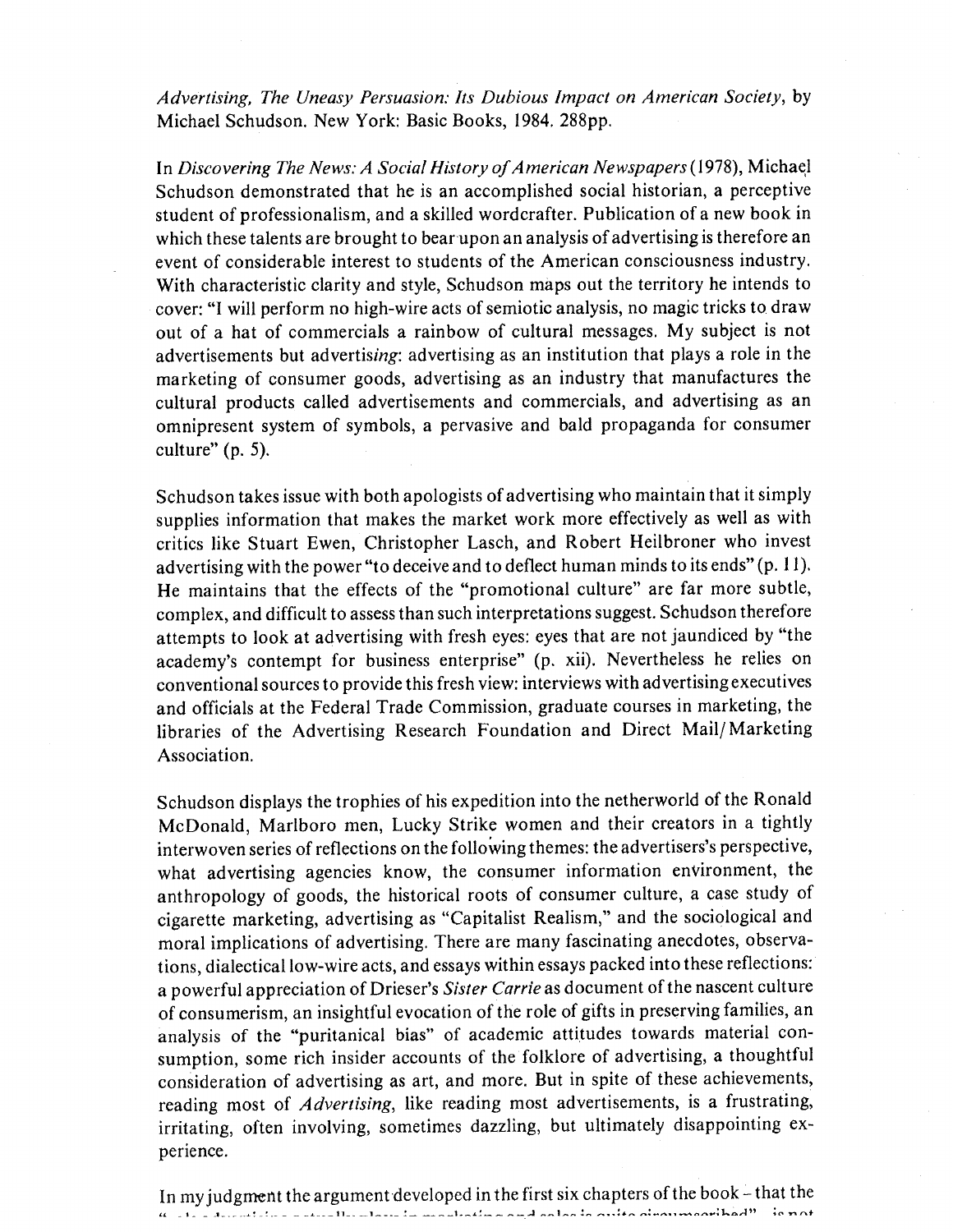persuasively demonstrated. It is flawed in conception, execution, and documentation, In short, Schudson makes several strategic decisions in designing the scaffolding of his argument that undermine its resonance. First, his determination to look at advertising with a fresh eye leads him to ignore or gratuitously dismiss the contributions of other scholars. Thus he laments that Marx is "a more complex and subtle critic of capitalism than is sometimes appreciated," but critical theorists like Horkheimer, Adorno, Fromm, and Marcuse, who have fully appreciated the subtlety and complexity of Marx's arguments and skillfully applied them to the analysis of the culture industry, do not even make Schudson's footnotes. Contemporaries do not fare much better. Ewen is dismissed as "naive" (conned by the propaganda of early advertising agents who were not only "men of confidence," but "confidence men"). Erick Barnouw is ignored except to point out his alleged error in interpreting the role advertising played in bringing women into the cigarette market. Second, Schudson's decisions to: (a) treat advertising and marketing as discrete enterprises, and (b) examine national product advertising apart from local advertising or couponing, create a remarkably artificial and artificially circumscribed data base for someone who seeks to develop a broadly based sociology of consumption. Schudson himself seems to recognize this toward the end of chapter six when he admits, "I do not think we will come to terms with American consumer habits and consumer values until we recognize advertisements as but one piece in a larger puzzle," and again in chapter eight when he acknowledges, "Advertising and marketing, as part of the cultural complex of materialism, are codefendants" (p. 235). Third, Schudson's embrace of the "two-step model" of mass-media effects leads him to systematically underestimate the power of advertising because the un-reconstructed positivistic bias of this model implicitly assumes that the second party in the communicative process has access to neutral (un-mediated) information. Fourth, Schudson's attempt to counter the bias of the academy against business leads him to an excessive reliance on the verbs, "helps" and "encourages," as well as on promotional adjectives in describing the influence of advertising on the consumer. Schudson does acknowledge that advertising is not equally "helpful" to all consumers. He concedes that highly mobile people, highly immobile people, busy people, children, the poor, and many of the relatively poor and poorly educated people in the Third World are "vulnerable consumers" because of their structural positions. These people (most people?) are more easily exploited by advertisers because they have fewer information sources or less time or opportunity to engage in comparative pricing. And, who does advertising "help"? The "same old gang": up-scale males with educated wives who are not in the labor force and have the time and inclination to function as full-time consumers! Moreover, Schudson's commitment to deal with the advertising business "fairly" leads him to engage in a profoundly anti-sociological line of reasoning: argument by exception, e.g. case studies of sales without advertising and advertising without sales, etc. It also leads him to impute more freedom of inquiry to the advertiser's craft than to the journalist's. Where the journalists studied in *Discovering the News* were constrained by the professional ideology of objectivity, the advertising workers studied in this volume are much more heterodox. They are fragmented. They do not share a common theory, set of values, or concept of their audience. In sum, according to Schudson, advertising unlike the rest of the capitalist world has not been "rationalized." Constructs of pop psychology like "motivation research" may capture advertisers' attention for a while but these codifications eventually give way once

 $\Delta\sigma_{\rm c}$  ,  $\Delta\sigma_{\rm c}$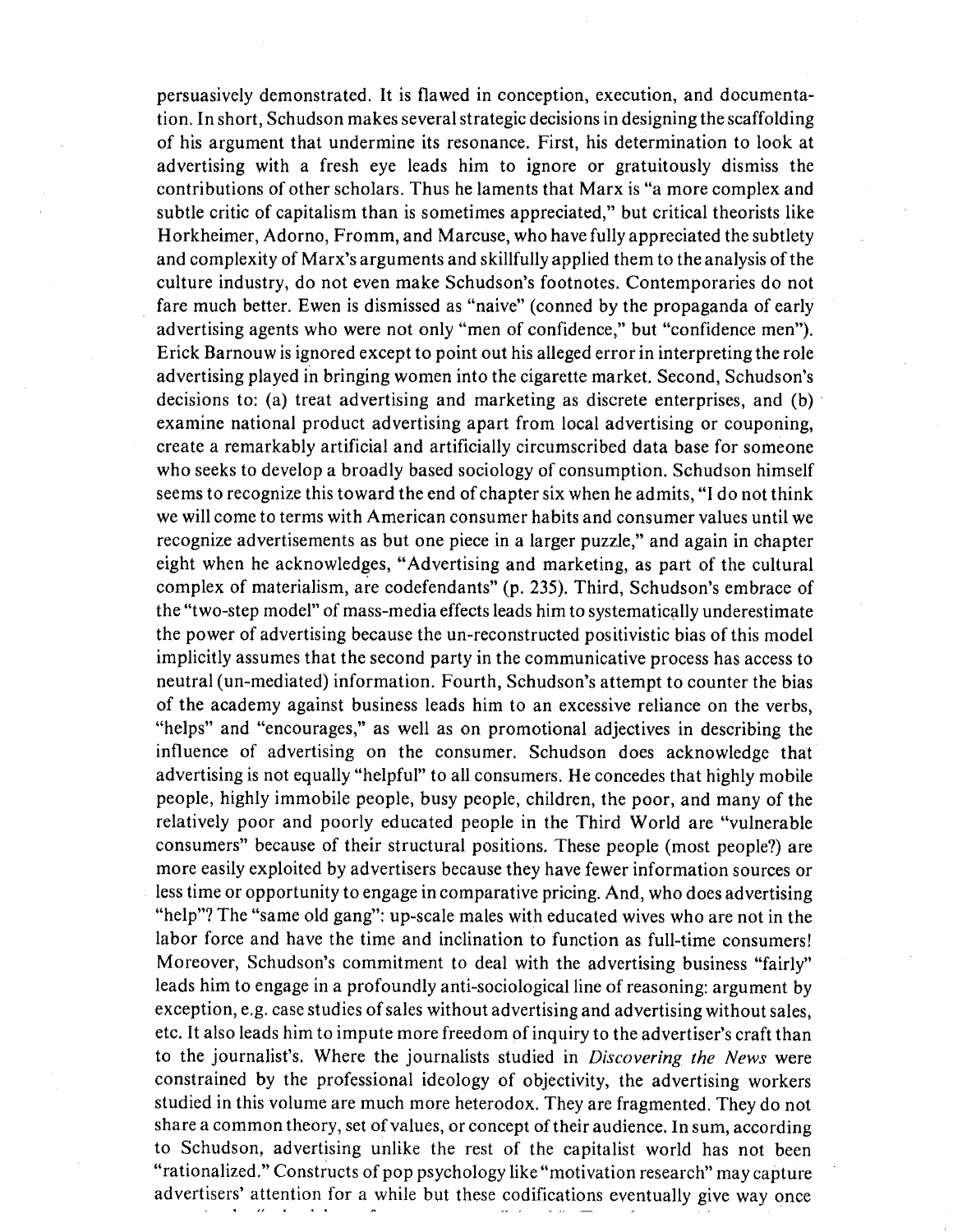accurate reading! If advertising is the art of industrialism, like other forms of art it *may* resist reduction to rigid formulas. But who are the patrons of this art? Sponsors, not the people! And, whose taken for granted assumptions define the parameters of "the eclecticism of common sense"? Sponsors, not consumers! These are some of the critical dimensions of the power-knowledge of advertising that Schudson fails to dissect in the first six chapters.

But in chapter seven, Schudson's intellectual powers are reborn in the dialectic empowered by a compelling metaphor: "Capitalist Realism." This chapter alone is worth the price of the book. Here Schudson stops being a "good old boy" and begins to expose the bare ribs of the capitalist system of propaganda. As he puts it, "I want now to take up the position of the UNESCO MacBride Commission (and many others) that advertising 'tends to promote attitudes and life-styles which extol acquisition and consumption at the expense of other values" (p. 210). Here Schudson portrays advertising as capitalism's structural alternative to Socialist Realism: "American advertising, like socialist realist art, simplifies and typifies." Like Sociorealism, "It does not claim to picture reality as it is but reality as it should be life and lives worth emulating" (p. 215). Both CR and SR present simplified social messages that picture people as representatives of larger social categories, and both repress criticism of the system in which their respective messages are embedded: "As Soviet art idealizes the producer, American art idealizes the consumer; their tractor in the fields is matched by our home entertainment center in the den. Our advertising is clearly different from the univocal, centrally organized and tightly controlled Soviet propaganda efforts. But it, too, is socially sanctioned and omnipresent... advertisements often point to middle-class material comfort as an enviable condition... advertisements reproduce and even sometimes exaggerate long-standing social inequalities. Black people are still largely invisible in advertising. Women are depicted as subordinate to men, childlike in both their charm and their dependence. All ideals and values are called into service of and subordinated to the purchase of goods and the attainment of a materially satisfactory style of life... what is also distinctively capitalist is that the satisfactions portrayed are invariably private, even if they are familial or social: they do not invoke public or collective values" (pp. 220-221). In short, "Advertising is capitalism's way of saying 'I love you' to itself" (p. 232). Its pervasive presence in capitalist societies creates socially-structured silences by overpowering alternative articulations of values: "Advertising picks up some of the things that people hold dear and re-presents them to people as *all* of what they value, assuring them that the sponsor is the patron of common ideals" (p. 233).

These things have been said before, but they have not been said as well. Schudson's love affair with language poses the question of the morality of modern advertising in very compelling terms. His evocation of the parallels between SR and CR is inspired. It provides us with conceptual binoculars that enable us to see farther, and perhaps probe deeper. But, even these marvelous binoculars could have been more precisely tooled if Schudson had done additional homework: if he had combined his study in the graduate school of business with some advanced studies in critical theory. These studies would have led him to discover, via the texts of Horkheimer, Adorno, Marcuse, Habermas, and others, the common source of SR and CR in the moral inversion of the Enlightenment: its legitimations of positivism, instrumental rationality, and statist ideologies. This discovery is necessary if we are to recover or